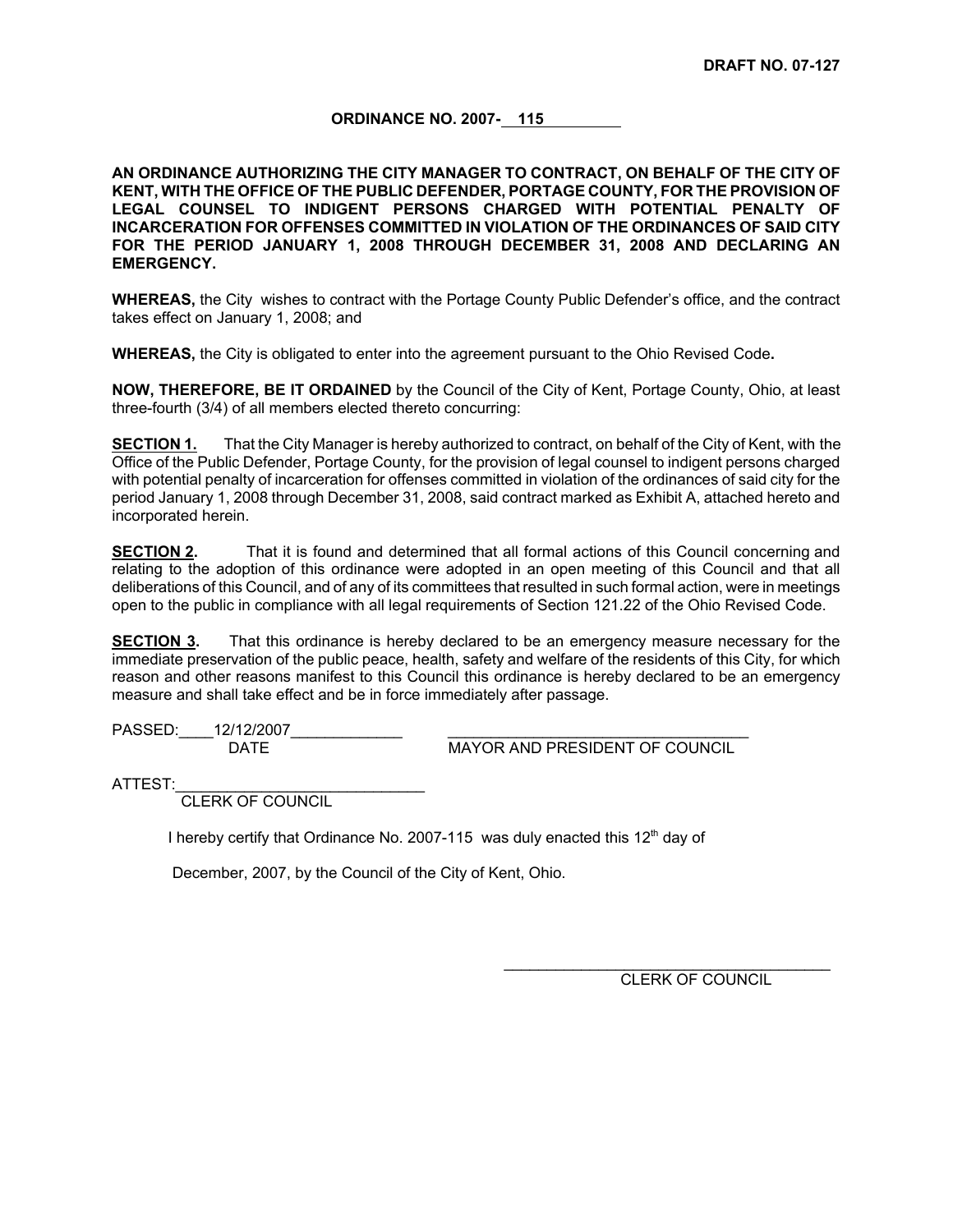# CONTRACT FOR COUNTY PUBLIC DEFENDER SERVICE TO MUNICIPAL CORPORATION

## AGREEMENT

This AGREEMENT, which is subject to and conditioned upon approval by the Ohio Public Defender Commission, is entered into between the Portage County Public Defender Commission, hereinafter called the Commission, and the City of Kent, Ohio, hereinafter called the City.

WHEREAS, the City recognizes its responsibilities under the laws of the State of Ohio and of the United States of America to provide legal counsel to indigent persons charged with potential loss of liberty offenses under its municipal ordinances; and

WHEREAS, the City, in furtherance of the execution of its legal responsibilities, desires to contract with the Commission for delivery of legal services and representation by the Portage County Public Defender to the City's indigent citizens and others so situated.

NOW, THEREFORE, the parties, in recognition of the foregoing, and in conformity with all applicable standards of indigency and other rules and standards established by the Ohio Public Defender Commission and the Office of the Ohio Public Defender, do hereby mutually agree to bind themselves as follows:

1. Scope of Work

The Commission shall, in a satisfactory and proper manner under the terms and conditions contained herein, provide legal counsel and representation to all indigent or otherwise eligible defendants charged with criminal violations of the City's municipal ordinances which carry a potential penalty of incarceration. The eligibility for this service shall be determined by the Portage County Municipal Court and/or the Commission.

#### 2. Compensation

The City shall pay to the Commission the sum of Eighty Dollars (\$80.00) per charge which shall constitute payment for services rendered, and which is acknowledged by the parties as a fee which does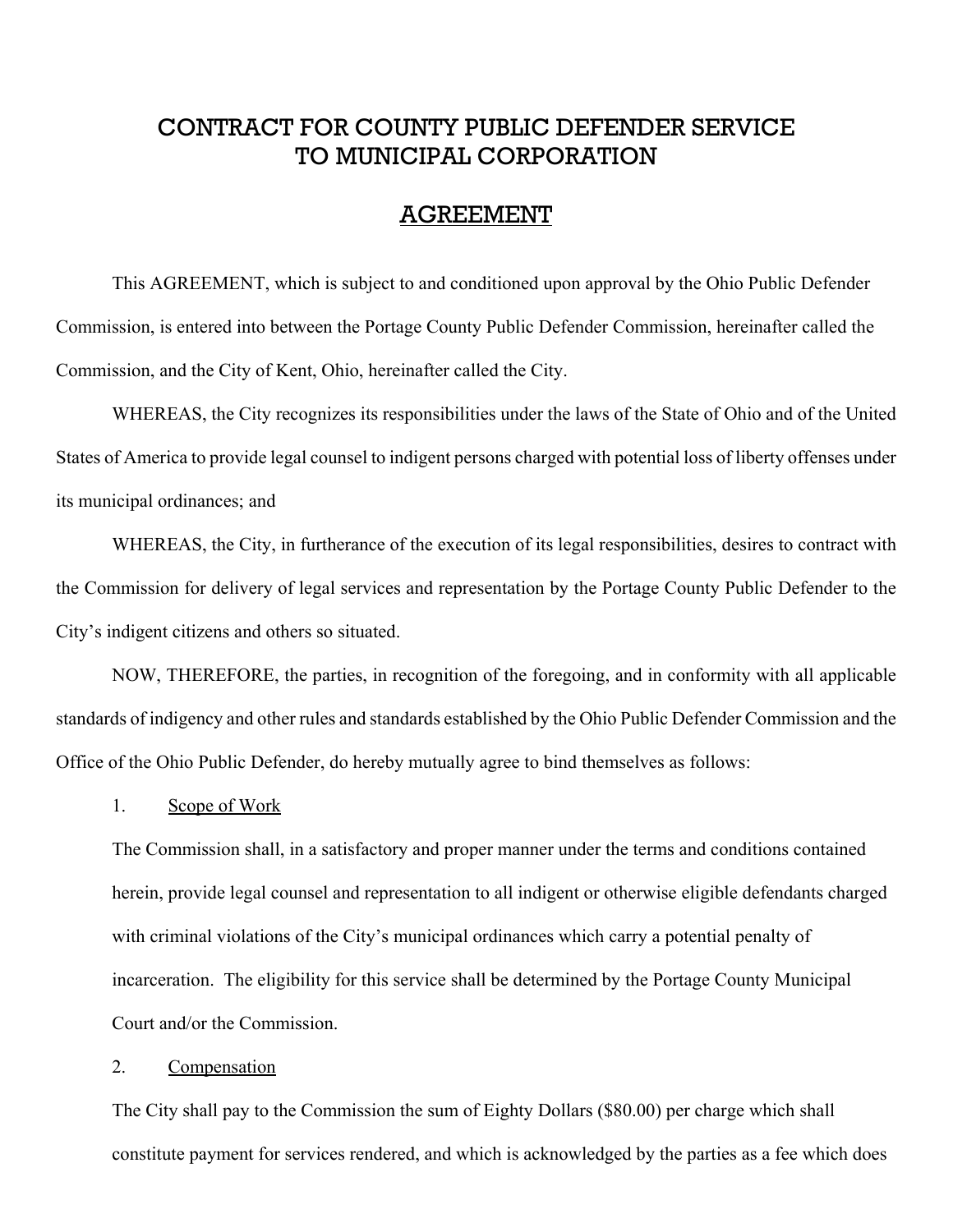not and shall not exceed the fee schedule in effect and adopted by the Portage County Commission for appointed counsel pursuant to its Resolution No. 99-377, dated June 1, 1999. In the event a case is closed and subsequently reopened under the same case number, the Commission shall be entitled to payment as if an additional criminal charge has been filed. The Commission shall provide an itemized accounting of cases handled in each quarter of the year.

#### 3. Term of Service

The duration of this contract shall be for one (1) year commencing on January 1, 2008, and shall terminate on December 31, 2008, subject to the following:

- (a) The Commission shall not assign all or any part of this AGREEMENT without the prior written consent of the City, which consent shall not be reasonably withheld.
- (b) If the Commission should fail to fulfill in a reasonable, timely and proper manner, its obligations under this AGREEMENT, or if the Commission should substantially violate any of the covenants, agreements, or stipulations of this AGREEMENT, the City shall thereupon have the right to terminate this AGREEMENT by giving written notice to the Commission of such termination and specifying an effective date thereof at least sixty (60) days before the effective date of said termination. Termination by the City shall not constitute a waiver of any other right or remedy it may have at law or in equity for breach of the AGREEMENT by the Commission.
- (c) All amendments to this AGREEMENT agreed upon by the parties shall be in writing and made a part of this AGREEMENT.
- (d) There shall be no discrimination against any employee who is employed in the work covered by the AGREEMENT or against any application for such employment because of race, color, religion, sex or national origin. This provision shall apply but is not to be limited to employment, promotion, demotion, transfer, recruitment, recruitment advertising, lay-off, termination, raises of pay or other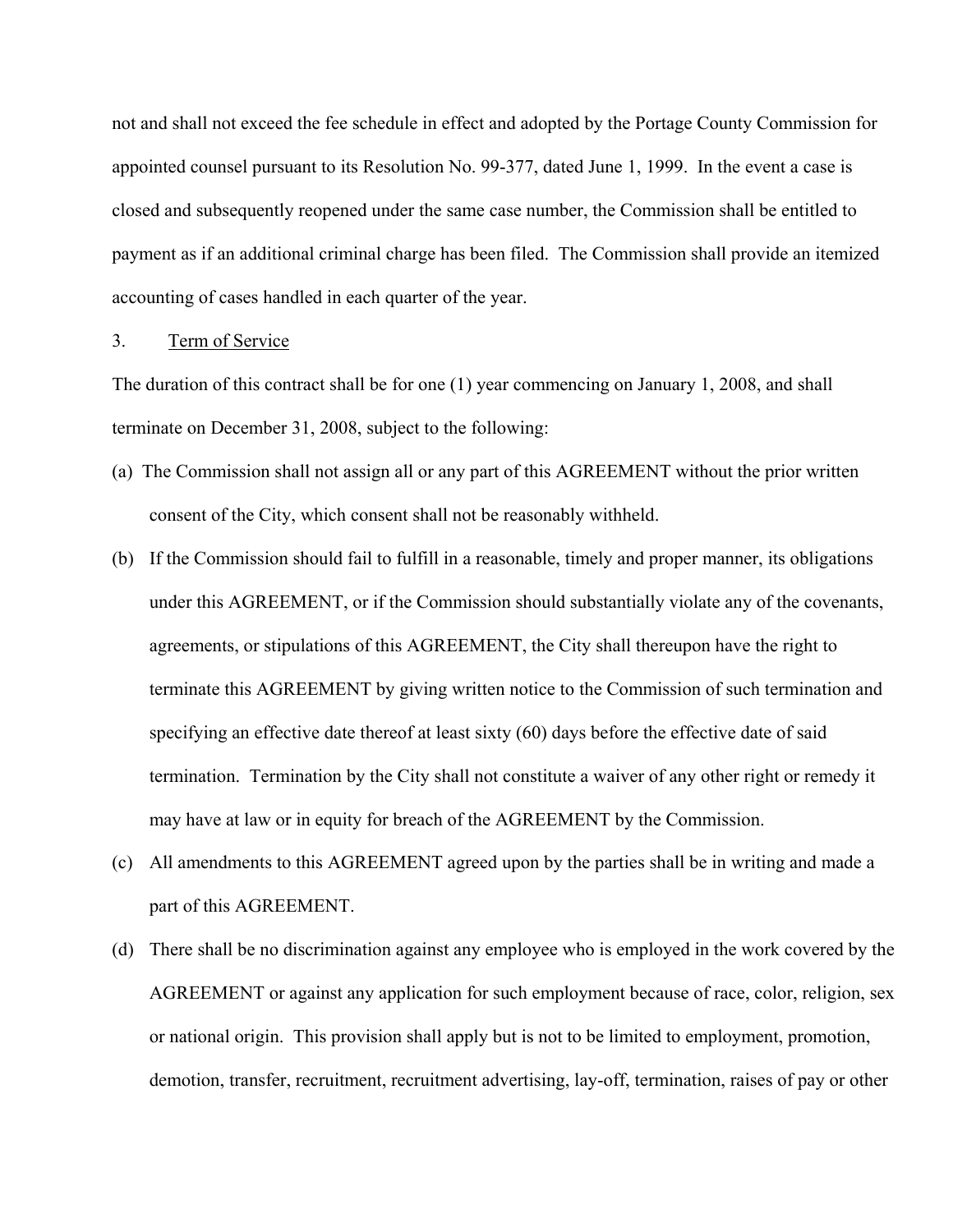forms of compensation, and selection for training, including apprenticeship. The Commission shall insert a similar provision in any sub-contract for services covered by this AGREEMENT.

(e) The Commission covenants that it presently has no interest and shall not acquire any interest, direct or indirect, which would conflict in any manner with the performance of services required under this Agreement. No members of the Congress of the United States of America, or delegates thereto, and no resident commissioner shall share in any part hereof or any benefits arising here from.

IN WITNESS WHEREOF, the parties have hereunto set their hands this day of

 $\mathcal{L}_\text{max}$  , and the contract of the contract of the contract of the contract of the contract of the contract of

|  |  |  | 2007<br>$\bullet$ |
|--|--|--|-------------------|
|  |  |  |                   |

 $\mathcal{L}_\text{max}$ 

 $\mathcal{L}_\text{max}$  , where  $\mathcal{L}_\text{max}$  , we have the set of  $\mathcal{L}_\text{max}$ 

FOR THE CITY: FOR THE COMMISSION:

Chairman

Upon review by the Ohio Public Defender Commission pursuant to OAC 120-1-09, the within AGREEMENT for public defender services between the City of Kent, Ohio, and the Portage County Public Defender Commission is hereby approved.

FOR THE OHIO PUBLIC DEFENDER COMMISSION:

**APPROVED AS TO FORM:**

 $\mathcal{L}_\text{max}$  , where  $\mathcal{L}_\text{max}$  , we have the set of  $\mathcal{L}_\text{max}$ 

 $\mathcal{L}_\text{max}$  , where  $\mathcal{L}_\text{max}$ James R. Silver, Law Director City of Kent